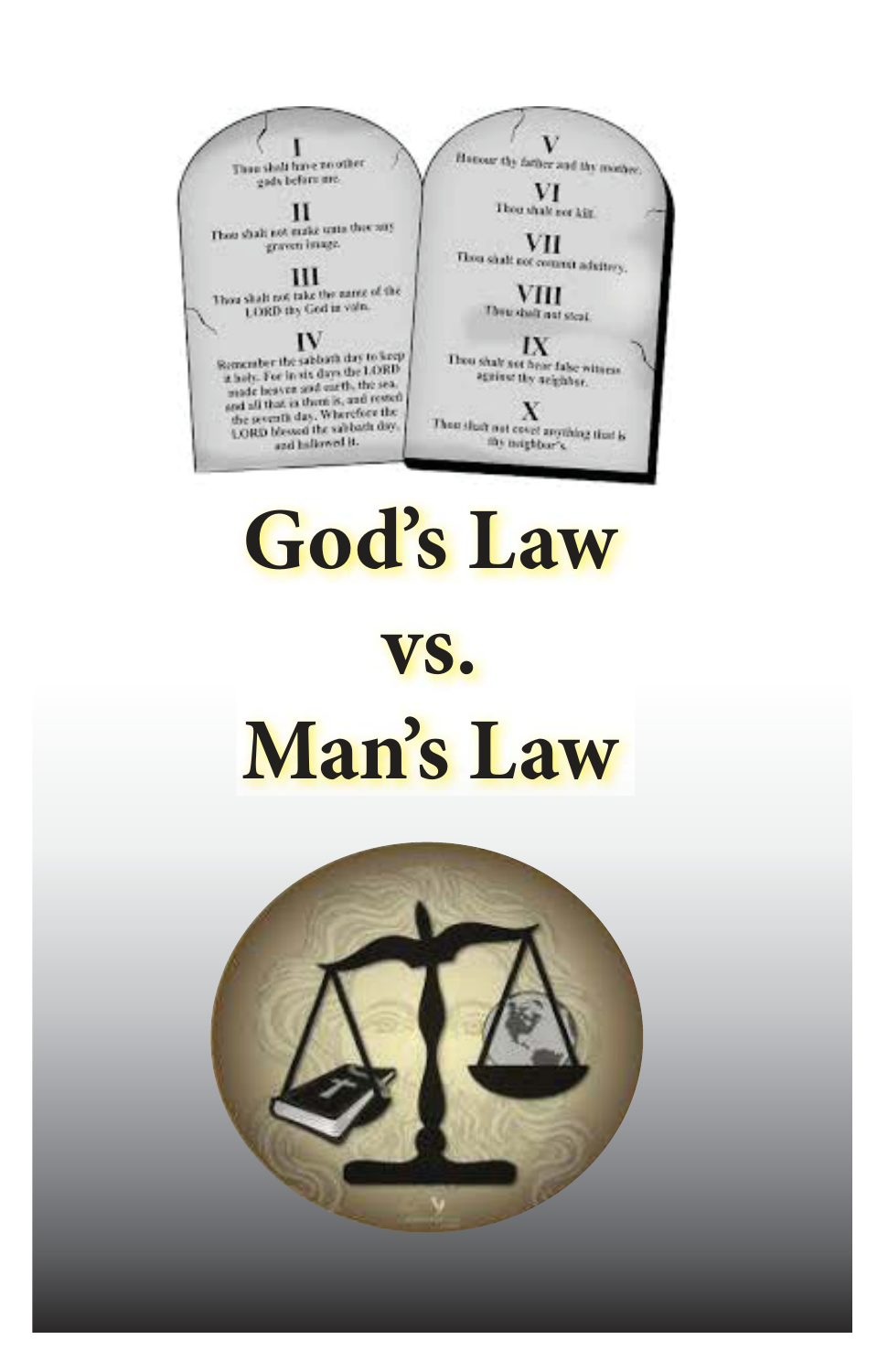## God's Law vs. Man's Law

*"*Th*ese who have turned the world upside down have come here too. Jason has harbored them, and these are all acting contrary to the decrees of Caesar, saying there is another king—Jesus" (Acts 17:6, 7).*

 $\rm M$  ost are aware that life is made up of a series of conflicts. The battle between good and evil rages within each human heart and it manifests without amongst men and nations. Since time memorial, war has been and continues to be a common experience that plagues our poor-fallen world. It is a constant reminder of the lust, greed, and avarice that arouse men and nations to cruelly conquer and dominate their weaker neighbors. The Apostle James reveals the source of war that plagues the sons of men:

Where do wars and fights come from among you? Do they not come from your desires for pleasure that war in your members? You lust and do not have. You murder and covet and cannot obtain. You fight and war. Yet you do not have because you do not ask. You ask and do not receive, because you ask amiss, that you may spend it on your pleasures. Adulterers an adulteresses! Do you not know that friendship with the world is enmity with God? Whoever therefore wants to be a friend of the world makes himself an enemy of God (James 4:1-4).

R J Rushdoony helps to illuminate this battle. He wrote:

This peace, (God's peace) however, is more than the absence of hostilities: it is peace with God. Peace with God means warfare with the enemies of God. Christ made it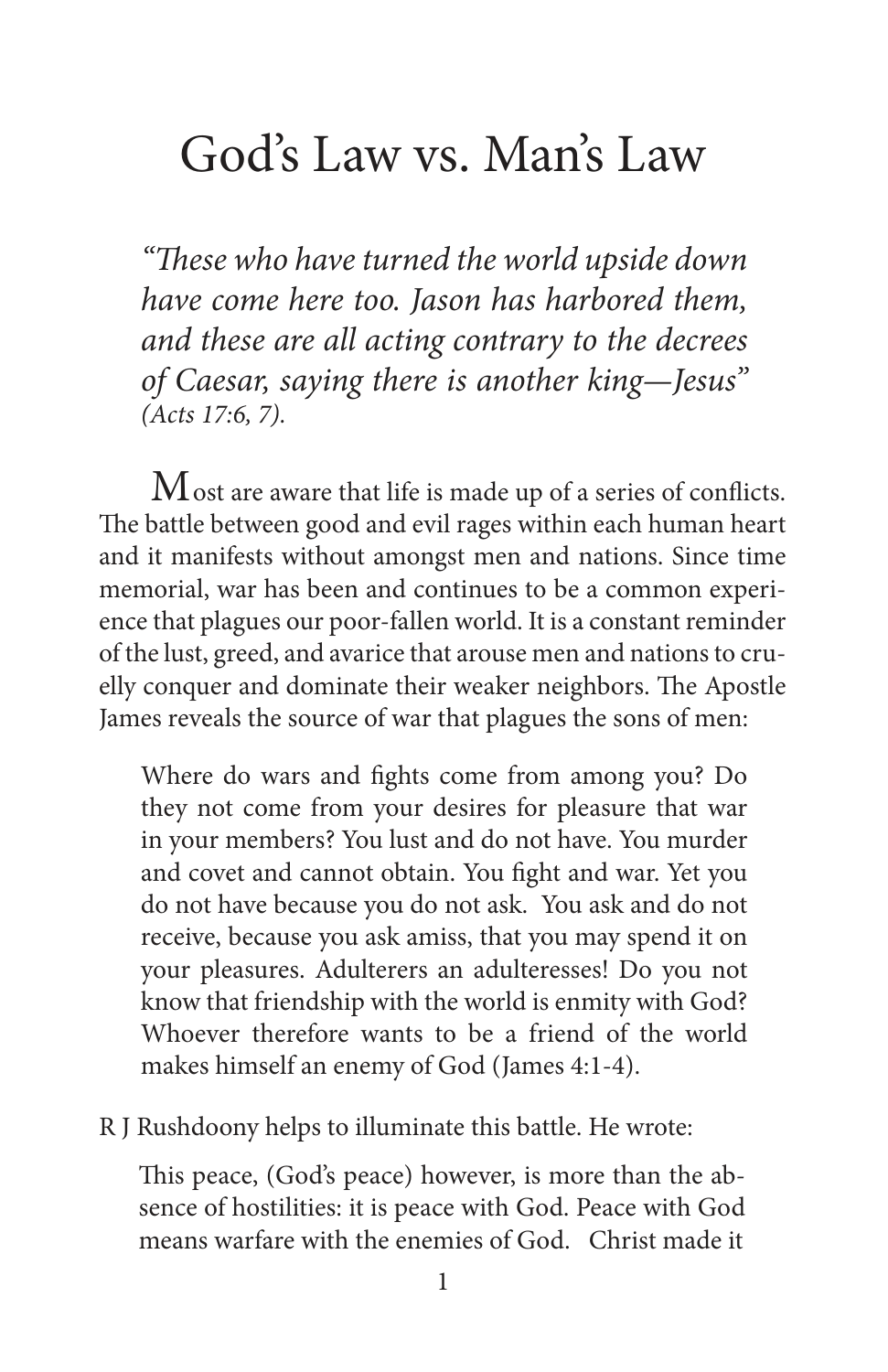clear that allegiances to Him meant a sword of division (Matthew 10:34-36). In a sinful world, some warfare is inescapable. A man must therefore pick his enemies: God or sinful man? If a man is at peace with sinful men, he is at war with God. Peace in one sector means warfare in another. God alone, however, can give inner peace now, and finally, world peace through his sovereign law. (Micah 4:2)



According to our opening passage of Scripture, the battle comes down to two vital issues. Who is Lord and whose laws are to govern in the affairs of men? Who has the final authority in the affairs of men? Is it Almighty God or Caesar? Whose laws reign? Is it the laws of flawed men, which in many cases codifies evil into law or the righteous laws of God that protects the liberty Christ died to secure for the sons of men?

Notice that the accusation against the early church that "turned the world upside down" was not "There is another Savior and He has a wonderful plan for your life." No, the early Church suffered great persecution because the revelation of another King and the laws of His Kingdom that burned brightly through their lives. His decrees were contrary to Caesar. This was the clear and present danger to the political tyrants and religious oppressors of their day.

We must remember that Rome was not threatened religiously by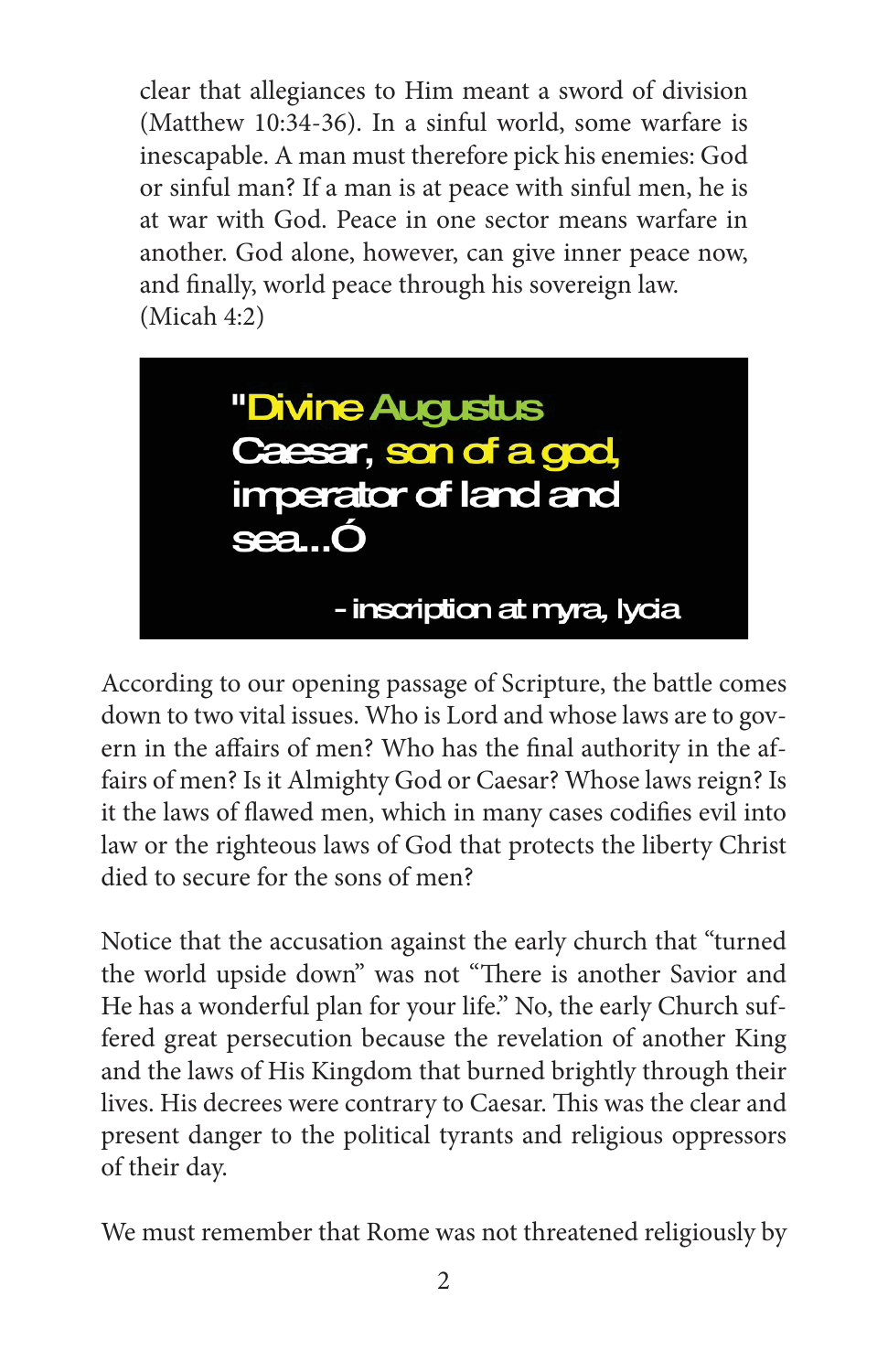the new sect called Christianity. They were threatened politically. There was religious freedom under Roman occupation. You could worship the god of your choice. Every land, nation, and tribe that Rome conquered, however, was required to pledge a civil and religious loyalty oath to Caesar.

Caesar demanded that every knee bow and every tongue confess that he was Lord. It was the full manifestation of emperor cult worship that flourished under pagan rule. Not only did Caesar demand lawful submission to civil authority, but a pinch of incense to honor his deity. Christians whose conscience was bound to the Lordship of Christ could not cross this idolatrous line. They courageously maintained their worshipful allegiance that belonged to God alone. Subsequently, many died because of their refusal to worship Caesar.



Tragically, the Jews of the day submitted to this idolatry. Though they were free to worship Jehovah in the temple, once they left the temple, however, they were forced to confess "Caesar is Lord!" Did they do so willingly? God's Word testifies in the affirmative. When it came to the revelation of the Kingship of Jesus Christ John 19:15 states, "But they cried out, away with him, away with him, crucify him. Pilate saith unto them, Shall I crucify your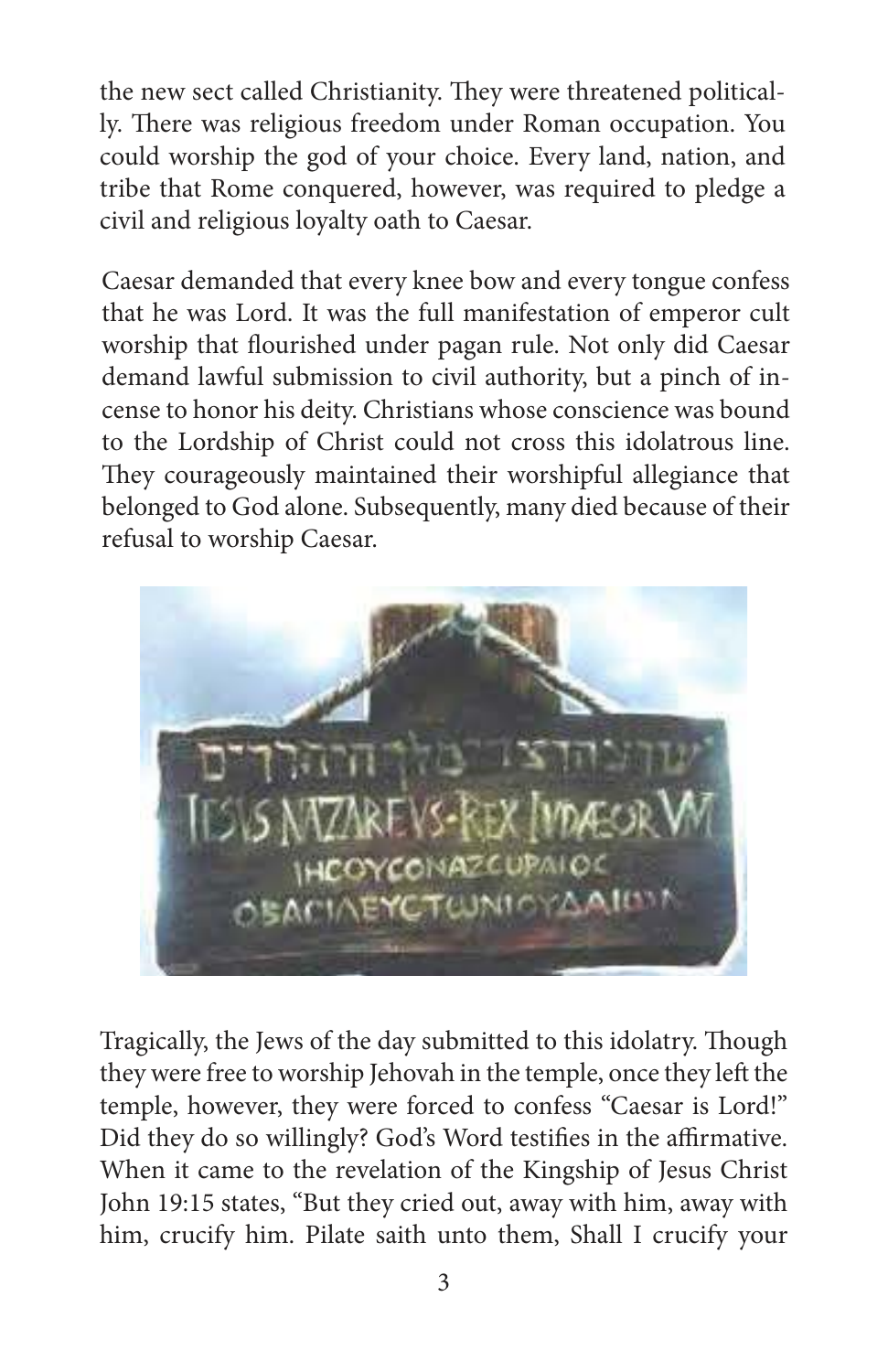King? The chief priests answered, "We have no king but Caesar." Man is still faced with this choice today. If Jesus is not the rightful Sovereign King and His law not binding upon all men and nations at all times, then men are left with two failed options. The state is therefore king, which has led historically to unprecedented murderous regimes that crushed the people they claimed to serve, or the individual is sovereign which inevitably leads to chaos, confusion, and anarchy.

Only One Nation under God can secure the delicate tension between authority and liberty. Only One Nation under God can provide a proper social order on one hand with maximum individual freedom on the other hand. There is no other worldview or faith that can accomplish this upon earth.

#### **Laws of a Nation reveal the gods of a Nation**

The laws that govern societies reveal the gods worshipped by nations. Any person, religion, philosophy, institution, court, or group who assumes final authority and arbitrator of good and evil, have taken unto themselves the status of godhood. In that sense, all men and nations adopt a theocratic position, which in most cases reinforces the Fall of man. They enable the lie Satan passed to our first parents. Genesis 3:1-5 reveals the masterful con job perpetrated by the Evil One:

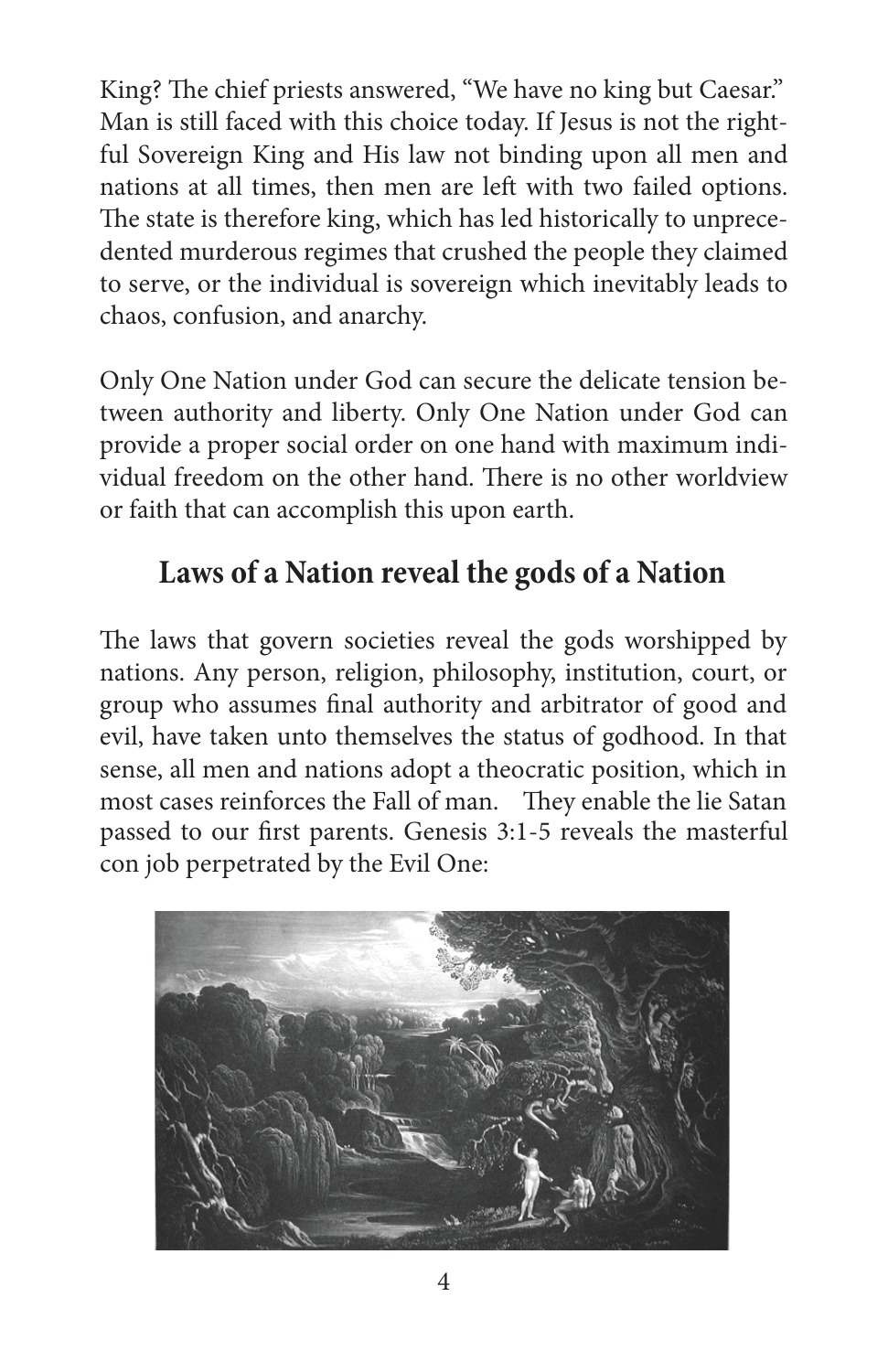"Has God indeed said, 'You shall not eat of every tree of the garden'?" And the woman said to the serpent, "We may eat the fruit of the trees of the garden; but of the fruit of the tree which is in the midst of the garden, God has said, 'You shall not eat it, nor shall you touch it, lest you die.'" Then the serpent said to the woman, "You will not surely die. For God knows that in the day you eat of it your eyes will be opened, and you will be like God, knowing good and evil" (Genesis 3:1-5)

Notice the subtle attack of the enemy. He did not directly take on God nor even man for that matter. He went after the revealed Word, will, and way of the Lord. He called God's commandment into question. Doubts arise, do they not? It certainly did in the case of Eve, whom the Bible states was deceived, Adam, however, sinned.

Eve's response to Satan's temptation is telling. It was the first recorded case of legalism. God said, "Do not eat, lest you die." Eve added to God's commandment, "nor shall you touch it." On the spot, she manufactured her own man-made tradition. This produced the Forbidden Fruit syndrome that plagues mankind to this day. The more man tries to work holiness from the outside in, through religious rules, the more evil entices and enslaves men's soul. It is this dilemma that Jesus addressed in His day. He stated:

Thus you have made the commandment of God of no effect by your tradition. Hypocrites! Well did Isaiah prophesy about you, saying: "These people draw near to Me with their mouth, and honor Me with their lips, but their heart is far from Me. And in vain they worship Me, teaching as doctrines the commandments of men". (Matthew 15:6-9).

The next suggestion by Satan exposes the battle between God's authority and law vs. man's pursuit of autonomy. It is this decep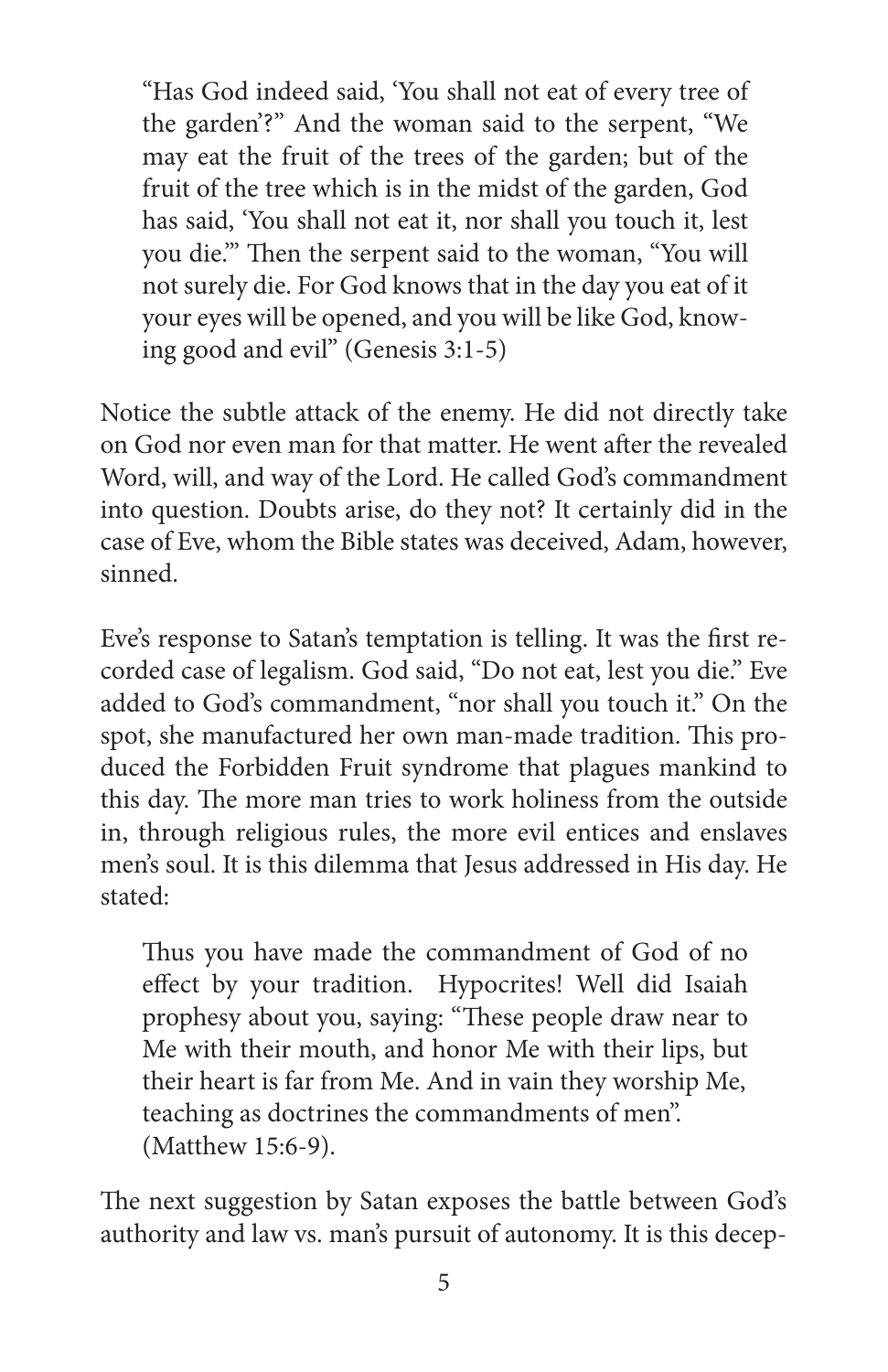tion that convinces unregenerate men to be a law and god unto themselves. Satan declared, "For God knows that in the day you eat of it your eyes will be opened, and you will be like God, knowing good and evil."

He was not offering them the understanding of knowing the concepts of good and evil. His deceptive proposal was for them to reject the objective truth of God and His Law and to determine for themselves subjectively what was good and evil to them. No need to obey God when you can replace Him and become a law and god unto yourself. This reveals the source of conflict between God's Law vs. man's law that rages to this day.



God's laws are negative in nature. Most of God's commands commence with "Thou Shalt Not!" Though negative in nature, they are the bulwark of liberty. They are the embankments that keep the river of freedom flowing properly. Remove the embankments and liberty becomes licentiousness, which invariably results in tyranny. Self-government, under God, remains the key to liberty.

Man's attempts at law, however, are positive in nature. Government declares, "Thou shalt" with taxes, license fees, and regulatory fines attached to increase government's scope of power. Positive laws subject citizens to the dictates of government, which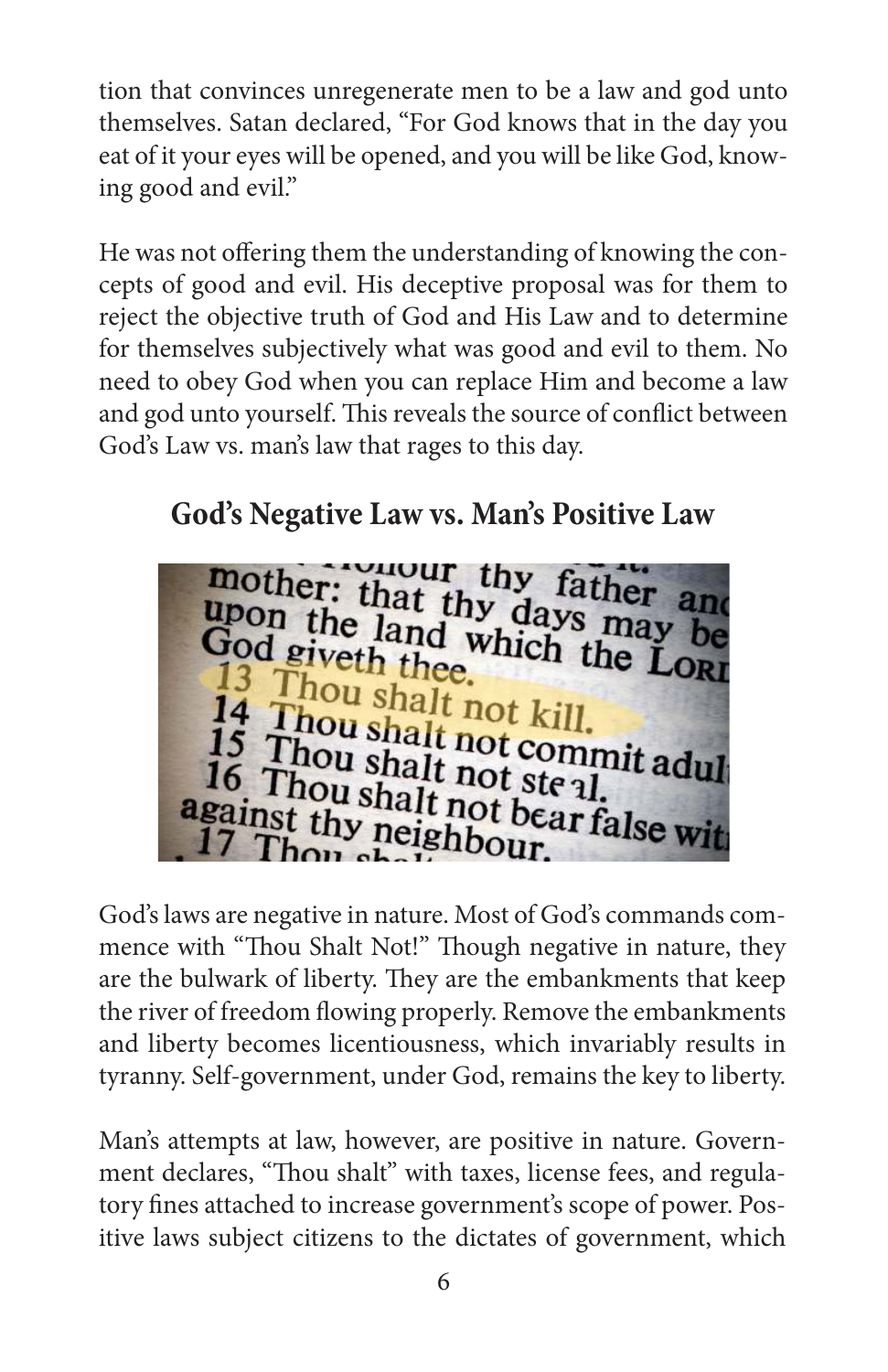typically curtails their freedom already granted to them by God.

The Declaration of Independence touched on this dilemma. Our Founding Fathers articulated that our liberties originated with God and government's purpose was to protect our God-given rights. Statists use positive law to control its citizens. It is this fabricated law system that diminishes our liberty.

History reveals if man will not subject himself to the Ten Commandments of God, he will be made subject to the ten thousand commandments of men." Subsequently, the removal of the Ten Commandments from the public life of our nation does not serve to make America freer; it actually has served to increase the size and scope of the Federal beast.

#### Who is lesus? • Cornelius Tacitus - Called the Greatest Roman Historian of all time. Lived 55 to 120 A.D. Wrote Annals & Histories covering AD 14 to 96. • "Christus, the founder of the name, was put to death by Pontius Pilate, procurator of Judea in the reign of Tiberius: but the pernicious superstition, repressed for a time broke out again, not only through Judea where the mischief originated, but through the city of Rome also. (Annals XV,44)

The historian from antiquity, Cornelius Tacitus, concurred, "The more corrupt the state, the more numerous the laws." Review all the laws on the books that micro-manage American life today to affirm the veracity of these statements. If added up, all the regulations, licenses, and bureaucratic policies would tower over our heads. If they physically fell upon us, the mere weight would crush us to powder. The lesson is clear. Rebellion against God, the breaking of his bonds and the severing of his cords does not make us free (Psalm 2). It leads to increased bondage and civil despotism. In this, the historical admonishment rings true, "Those who will not be ruled by God will be ruled by tyrants."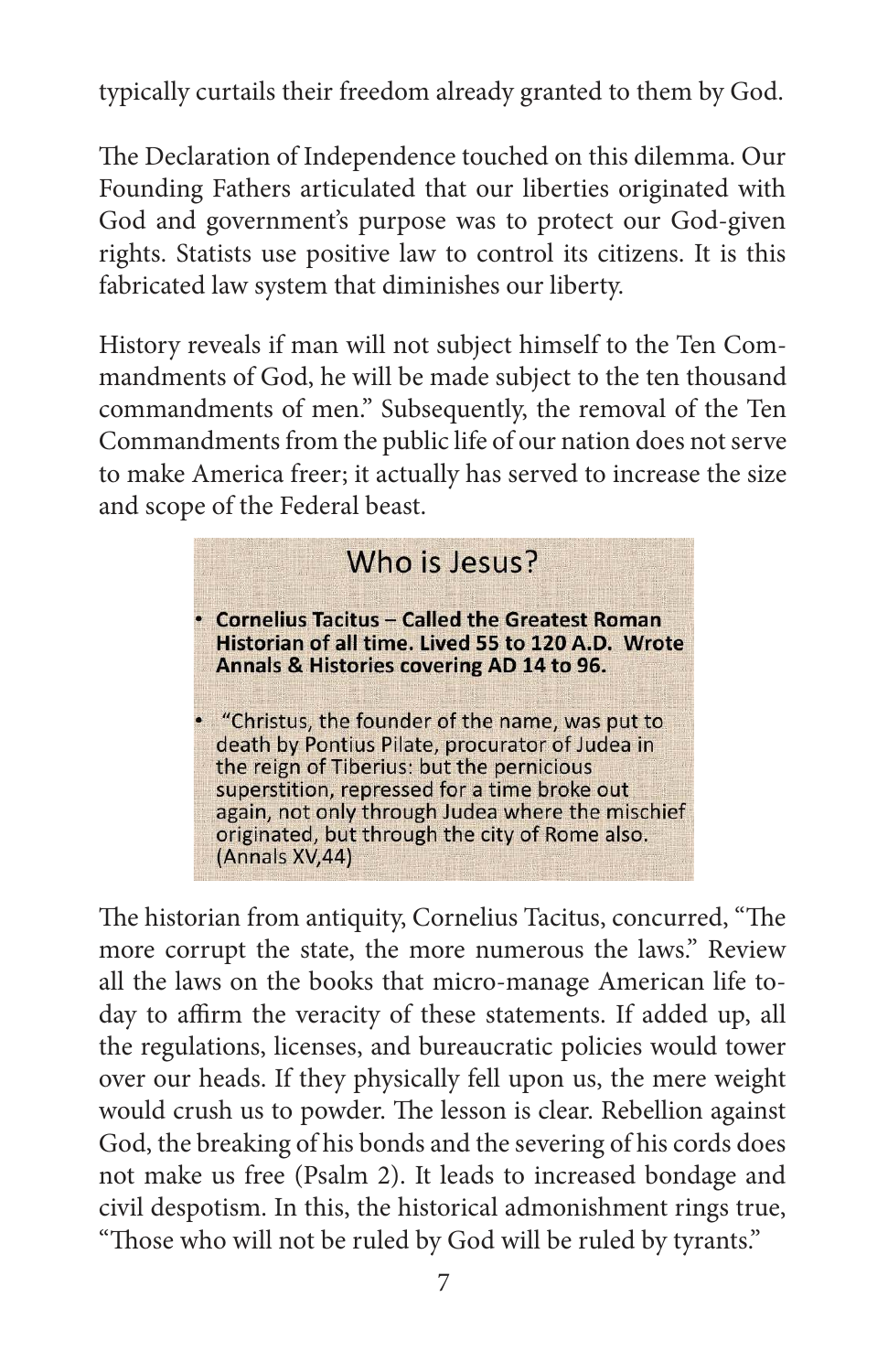Besides these realities, God did not give his laws to make men good. He established his laws to restrain evil and to protect the life, liberty, and property of His creatures. Spiritually, He established His law as a tutor to lead depraved men to his Son to partake of His great salvation (Galatians 3:24).

Man's view of law seeks to force men to be "good," by restricting their liberty. In other words, secularists do not reject the notion of salvation. They just reject God's version of redemption. Man can still be "perfected" by keeping their laws and public policies. This is why leftists gravitate toward seats of power. They must capture the sword of civil government to implement their plan to "save" the world through their positive laws. Thus, citizens are reduced to mere guinea pigs in their grand social experiment to establish their secular version of Utopia.

Christians rightly reject these despotic notions. Man's salvation only comes by grace through faith in our Lord Jesus Christ (Ephesians 2:8, 9). Acts 4:12 confirms, "Nor is there salvation in any other, for there is no other name (Jesus Christ) under heaven given among men by which we must be saved."



### **Is Law a Fixed Eternal Standard or Evolutionary in Nature?**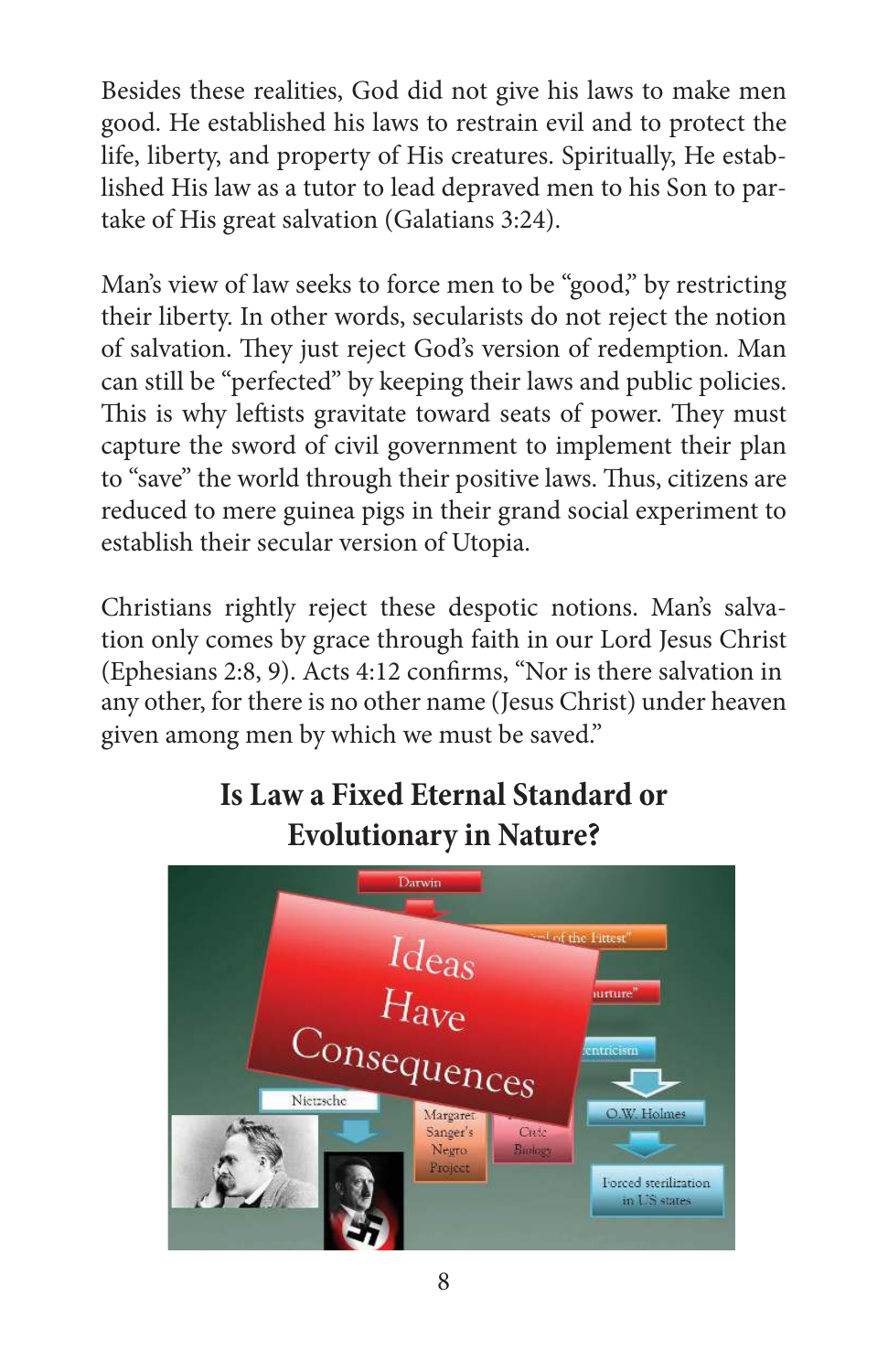Darwinism not only corrupted the study of biology and provided the intellectual justification for genocide, the theory spread to subvert the law itself. As a legal theorist and Supreme Court Justice, Oliver Wendell Holmes, became infatuated with Darwin and his evolutionary theory. He, along with a few like-minded jurists in the early twentieth century, expanded evolutionary "science" to influence the discipline of law.

Holmes was one of the first who sought to remove the transcendent understanding of law. Holmes emphasized man's experience and circumstances, rather than a fixed standard, as the basis for law. To him, truth was relative, not absolute. Holmes did not want our system of law to derive its basis from divine law. That outdated social construct had run its course as far as Holmes was concerned. A new "enlightened" social construct was in order, one that was based on an evolving view of law.

Eventually, this novel judicial mind-set influenced other adjudicators in our nation to view our Constitution as a "living" document rather than a fixed standard for the rule of law. Holmes believed legal principles should develop and adapt to man's progress. Though probably not intentional, he ended up fulfilling Thomas Jefferson's worse fears when it came to the judiciary. Thomas Jefferson warned, "The constitution, on this hypothesis, is a mere thing of wax in the hands of the judiciary, which they may twist and shape into any form they please."

The concept of law promoted by Holmes is known as legal positivism. Legal positivism implies the law does not need to have an ethical basis. In other words, it is not necessary for law to have a moral foundation. Holmes was a hardcore pragmatist. Absolute truth, righteousness, or morality was none of his concern. All that mattered was "what works" as men evolve.

It is this betrayal against God's law as the foundation of man's law that moved American jurisprudence to adopt legal positivism.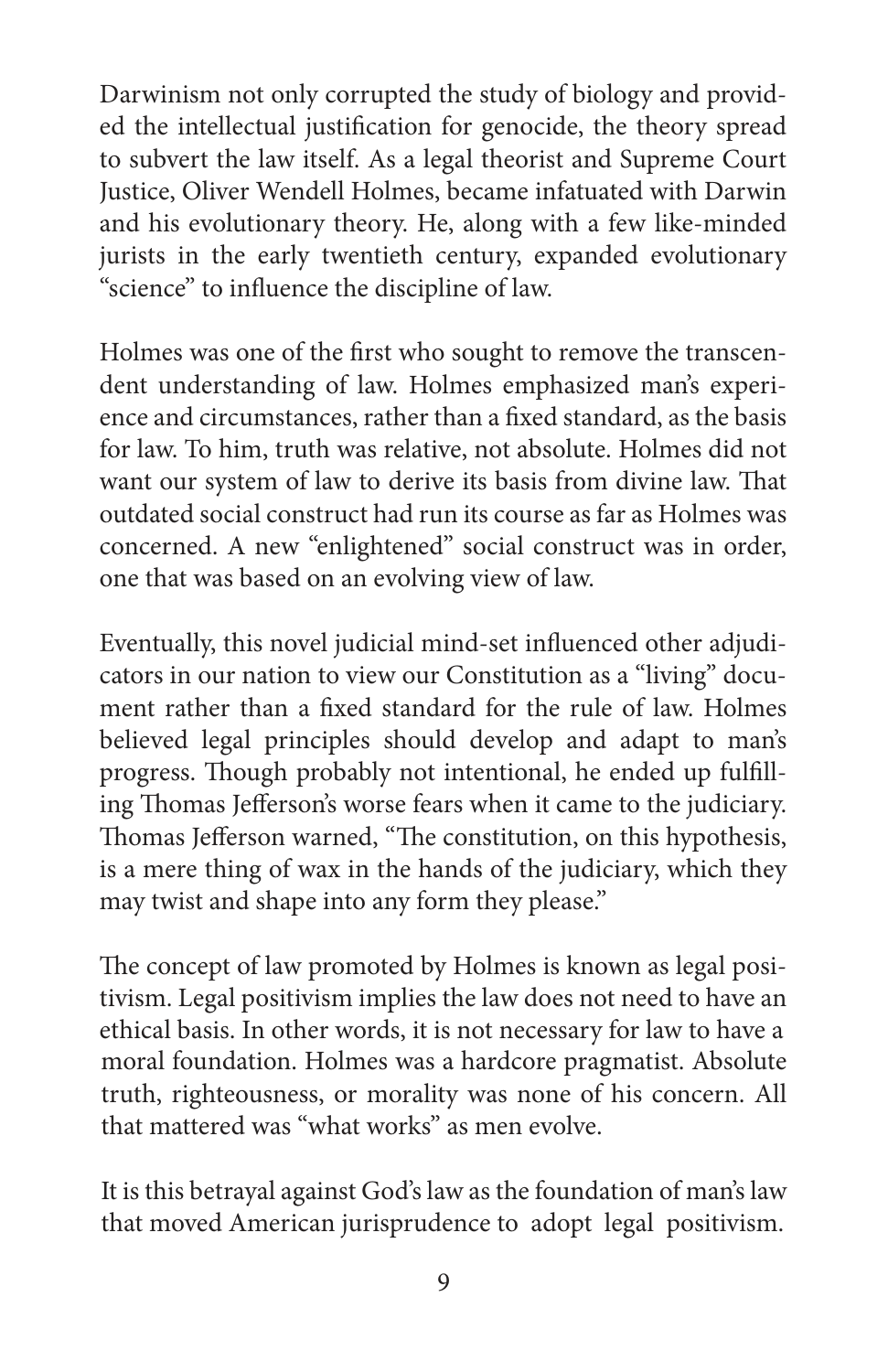It supplanted Blackstone's "law of nature (eternal laws of good and evil) and the law of revelation, found only in the Scriptures" as the basis for human law. Interestingly enough, until the mid 1800s competent lawyers in the defense of American liberty thoroughly studied Sir William Blackstone's, Commentaries on the Laws of England. In 1870, however, a major paradigm shift in the concept of law occurred.

Christopher Columbus Langdell, dean of the Harvard Law School, embarked on a campaign of judicial reform. The "reform" Langdell birthed made him the father of the current "case method" legal model. The case method uses the study of man's experience, previous court cases, and prior judge's rulings as the basis for "law."

Starting with Langdell and proceeding to Holmes, American law was divorced from God and morality. Thus, Blackstone fell to the wayside. The law became the study of human court decisions and precedent based upon fallible men, instead of the infallible standard of God's Law. It became an evolving concept rather than a fixed, transcendent, eternal standard based upon the moral commandments of Almighty God.

#### **Conclusion of the Matter**

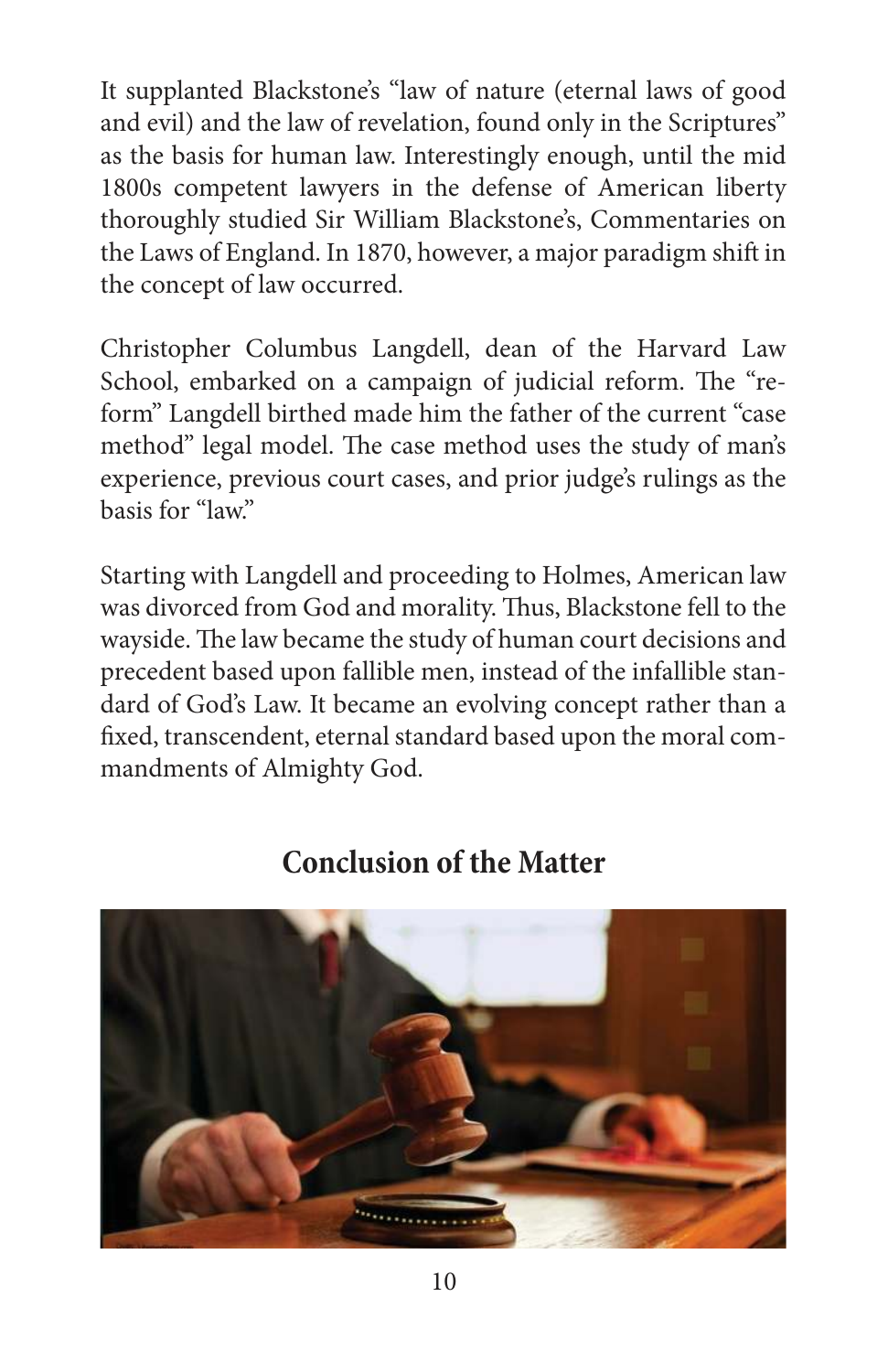"Let us hear the conclusion of the whole matter: Fear God and keep His commandments, For this is man's all. For God will bring every work into judgment, including every secret thing, whether good or evil" (Ecclesiastes 12:13, 14).

Previously, Sir William Blackstone was mentioned. This is what he believed about the relationship between God's Law and man's law, "Upon these two foundations, the law of nature (the eternal laws of good and evil) and the law of revelation (found only in the scriptures), depend all human laws. That is to say, no human laws should be allowed to contradict these."

In other words, any human law that is not rooted in these two underlying premises for law is no law at all. More recently, Martin Luther King Jr. affirmed this truth. He gave this apologetic on law:

There are two types of law: just and unjust. I would be the first advocate obeying just laws. One has not only a legal but a moral responsibility to obey just laws. Conversely, one has a moral responsibility to disobey unjust laws. I would agree with St. Augustine that 'an unjust law is no law at all.' Now what is the difference between the two? How does one determine whether a law is just or unjust? A just law is a man made code that squares with the moral law or the law of God. An unjust law is a code that is out of harmony with the moral law. To put it in the terms of St. Thomas Aquinas: An unjust law is a human law that is not rooted in eternal law and natural law.

America has rejected this premise in our day and the fruit of our rebellion is ripe unto judgment. Psalms 2 reminds us who the true Lawgiver is as this warning goes out to men and nations:

Now therefore, be wise, O kings; Be instructed, you judges of the earth. Serve the LORD with fear, and rejoice with trembling. Kiss the Son, lest He be angry, and you